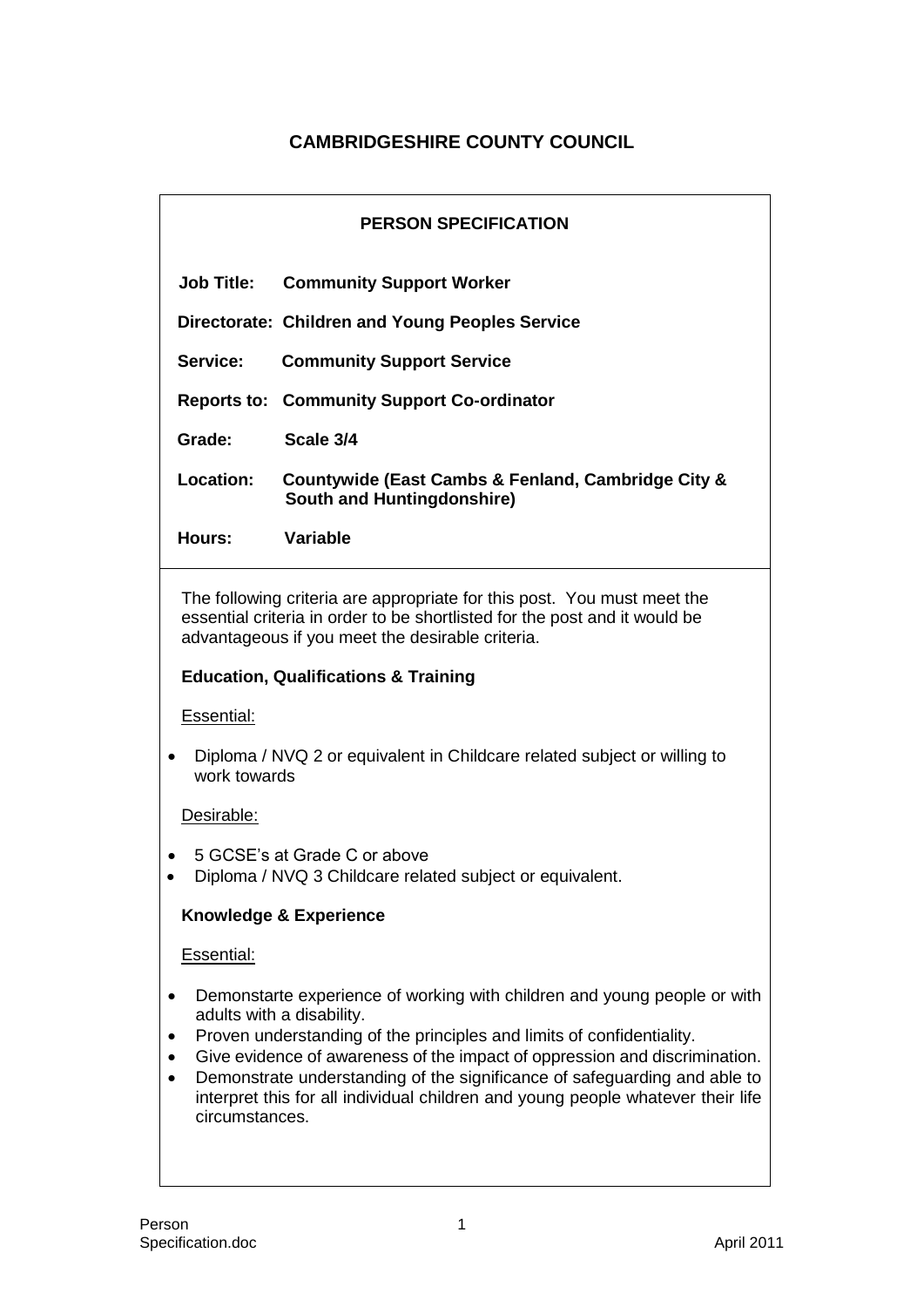## Desirable:

- Proven experience of working with children and families with wide a range of complex needs
- Show understanding of the impact of disability on child development.
- Demonstrate working knowledge of theory and good practice in recording and reporting.
- Show confident understanding and knowledge of the importance of adherence to service principles, policies and procedures.
- Prove awareness of the impact of disabling barriers for the child and the family.
- Show understanding and promote the principles of Inclusion.

## **Skills & Attributes**

## Essential:

- Proven ability to work within professional boundaries and ability to work effectively with other professionals.
- Proven ability to seek and use professional support appropriately.
- Demonstrate ability to show respect for other's feelings, views and circumstances.
- Examples of good listening and communication skills (verbal and written)
- Show ability to communicate and build rapport with both children and young people with varying needs, and their families.
- Experience to share information appropriately with other professionals.
- Proven experience of working independently, to organise and effectively plan own work load and appropriate activities.

## Desirable:

- Show a realistic appreciation of the challenges of working with disabled children and young people.
- Proven experience of mentoring skills able to pass experience and knowledge onto less experienced members of staff
- Demonstrate your commitment to personal development. Regular attendance of supervision and training courses to ensure current and relevant knowledge
- Proven ability to use own initiative whilst working within the limits of the role.

## **Cambridgshire Behaviours (Scale 3)**

## Essential:

## **Working together**

- I liaise with colleagues and customers
- I carry out my work to standards agreed with my line manager and outlined in my job description

## **Integrity**

I set out clear expectations to others about what I can deliver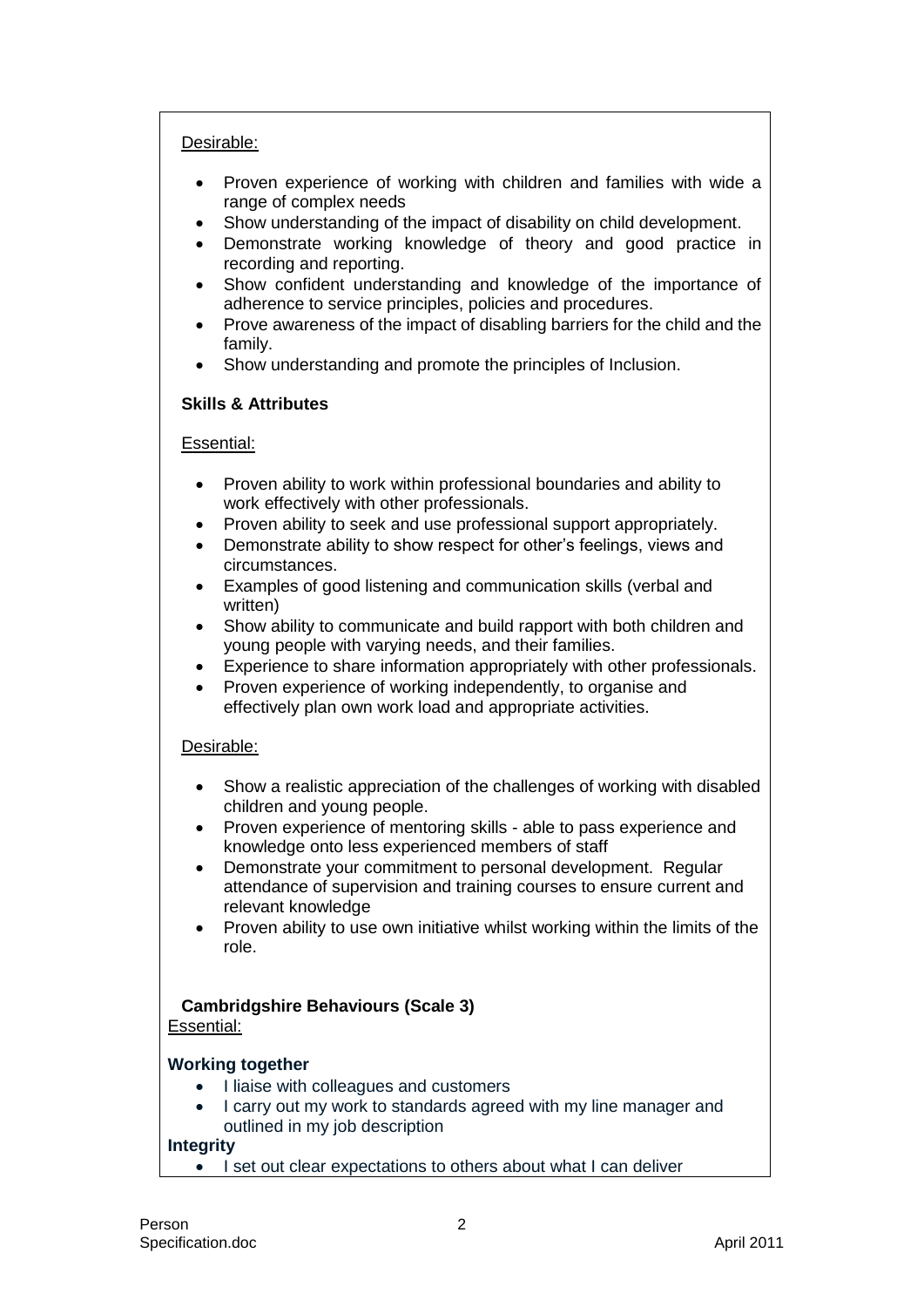# • I communicate outcomes effectively

# **Respect for others and public resources**

- I act in a considerate way towards colleagues, customers
- I act and respond sensitively when using and working with our resources

# **Excellence**

- I consistently meet my objectives
- I can identify and deliver excellent practice in my work

**\* Please note that for linked grades, appointment or progression to Scale 4 is dependent upon NVQ Level 3 Health & Social Care; Children & Young People or equivalent to allow progression and/or extensive and in depth experience of working with children with wide a range of complex needs.**

## **Cambridgshire Behaviours (Scale 4)** ESSENTIAL:

# **Working together**

- I establish credibility and work co-operatively with colleagues and customers
- I maintain good practice as well as making future improvements

# **Integrity**

• I make decisions without bias

# **Respect for others and public resources**

- I am aware of the positive and negative impact I can and could make on colleagues and customers
- I am considerate when using and working with our resources, and take responsibility for managing them

## **Excellence**

• I logically identify the best approach in continuing to meet my objectives and deliver excellent outcomes

# DESIRABLE:

# **Integrity**

• I explain clearly to colleagues and customers how these decisions will impact on service delivery

## **Excellence**

• I plan and anticipate changes in working practice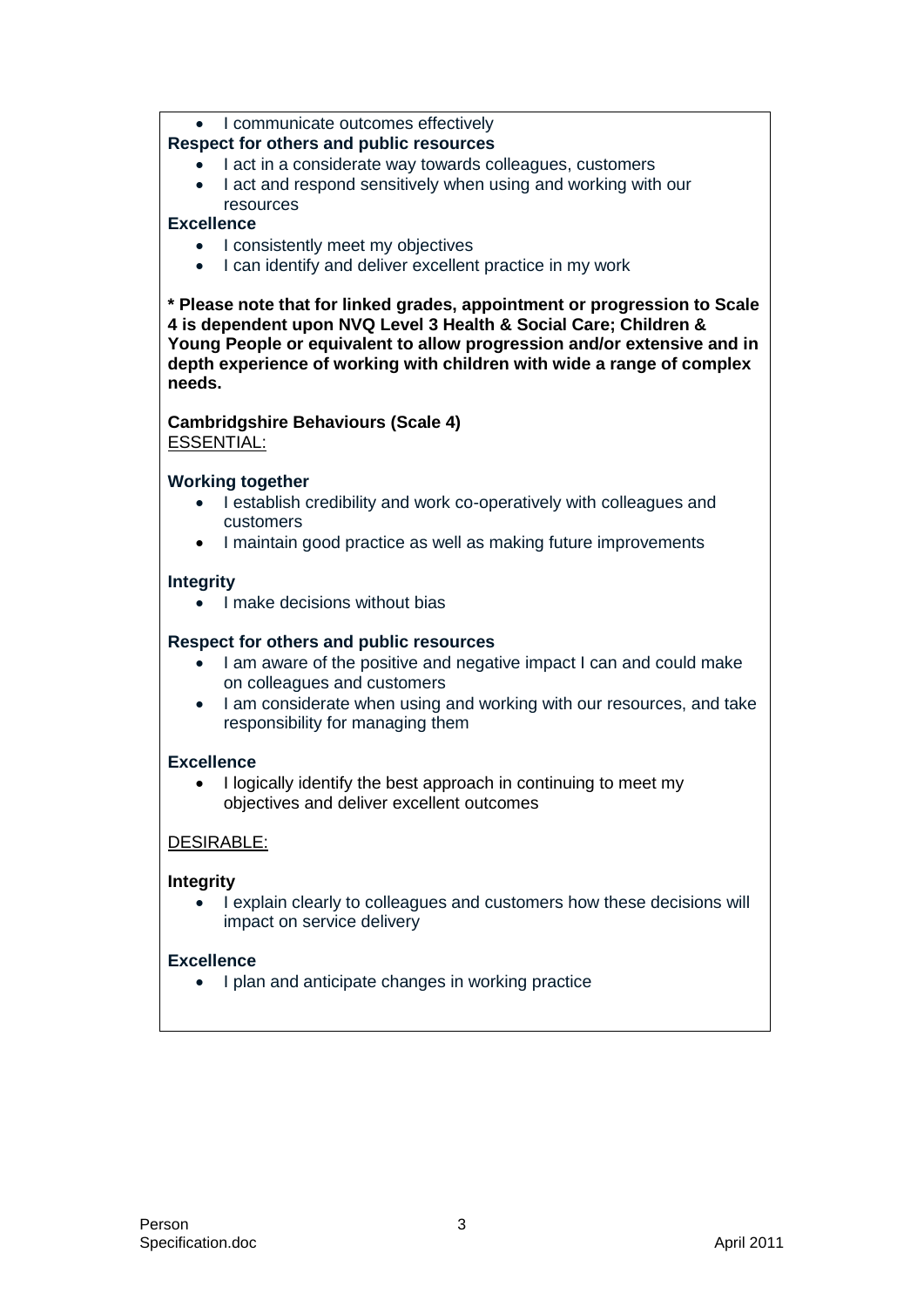# **CAMBRIDGESHIRE COUNTY COUNCIL**

| <b>JOB DESCRIPTION</b> |                                                                                  |
|------------------------|----------------------------------------------------------------------------------|
| <b>Job Title:</b>      | <b>Community Support Worker</b>                                                  |
| Directorate:           | <b>Children and Young Peoples Service</b>                                        |
| Service:               | <b>Community Support Service</b>                                                 |
| <b>Reports to:</b>     | <b>Community Support Co-ordinator</b>                                            |
| Grade:                 | Scale 3/4                                                                        |
| Location:              | Countywide (East Cambs & Fenland, Cambridge City & South and<br>Huntingdonshire) |
| Hours:                 | Variable                                                                         |

#### **Job Purpose:**

To support families by delivering a Community Support Service to children with physical and learning disabilities. To provide short breaks through one to one and group activities both within the home and inclusively within the local community. To do this within the frameworks, policies and procedures set out by the Department and national agencies.

## **Principal Accountabilities**

- 1. Carry out direct work with disabled children and young people on a 1:1 or 2:1 basis or within a group setting. This may include running and organising a group, providing personal care such as toileting, bathing, changing, moving and handling and assisting with eating and drinking. The support may be to encourage and support the young person with independence and socialisation skills. [60%]
- 2. Complete reports, recording all work undertaken including administration of medication, financial transactions and body maps. To provide reports and attend reviews and meetings relevant to individual young people as required, liaise where appropriate with families, parents, carers and other professionals involved with a young person. [10%]
- 3. Prepare for, attend and participate in 1:1 and group supervision and training sessions, and support the culture of continuous improvement and personal development. [10%]
- 4. Manage own workload and timekeeping and inform parent/carers and Community Support Co-ordinator of any change in circumstances. [5%]
- 5. Monitor the overall situation relating to the child/young person and alert the Coordinator /Assistant Co-ordinator to any issues relating to the welfare of the child, parent/carer and/or staff. [5%]